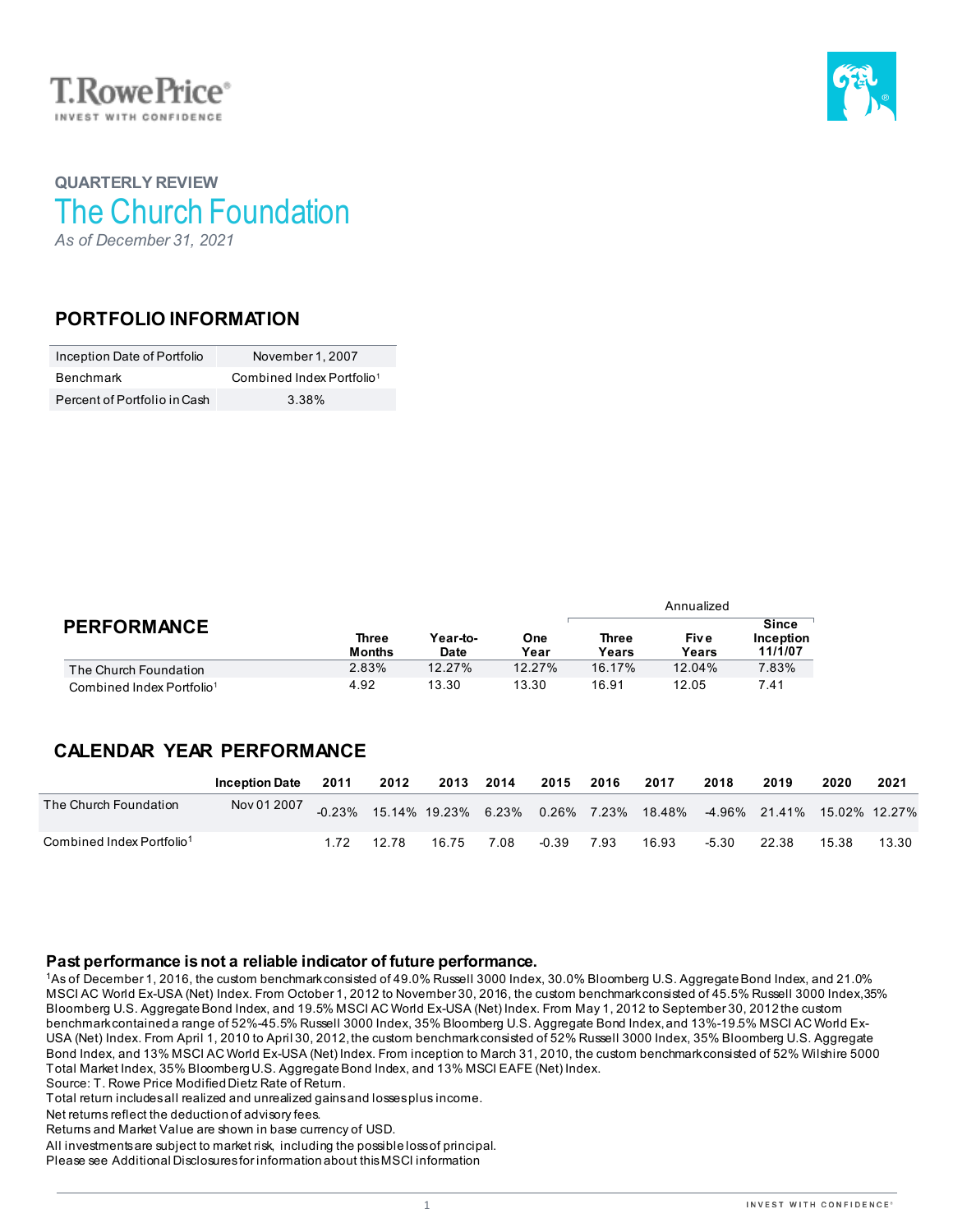# **ASSET DIVERSIFICATION**

### **ASSET DIVERSIFICATION**



#### **MARKETVALUE**

As of December 31, 2021

| <b>U.S. Equity</b>                       |       |
|------------------------------------------|-------|
| Institutional Large-Cap Growth Fund      | 18.2% |
| Institutional Large-Cap Value Fund       | 20.6  |
| Institutional Mid-Cap Equity Growth Fund | 1.4   |
| Mid-Cap Value Fund - I Class             | 1.5   |
| Institutional Small-Cap Stock Fund       | 4.8   |
| Total                                    | 46.5% |
| Non-U.S. Equity                          |       |
| International Stock Fund - I Class       | 8.0%  |
| International Value Equity Fund-I Class  | 9.0   |
| Emerging Markets Stock Fund - I Class    | 3.3   |
| Total                                    | 20.3% |
| <b>Real Assets Equity</b>                |       |
| Real Assets Fund - I Class               | 2.0%  |
| Total                                    | 2.0%  |
| <b>Fixed Income</b>                      |       |
| <b>Total Return Fund</b>                 | 27.9% |
| Total                                    | 27.9% |
| <b>Reserves</b>                          |       |
| U.S. Treasury Money Fund                 | 3.4%  |
| Federal Gov't Oblig.                     | 0.0%  |
| Total                                    | 3.4%  |

**Total Allocation 100.0**

# **Target Asset Allocation History**



Numbers may not total 100% due to rounding.

Underlying allocation figures are shown gross of fees. Returns would be lower as a result of the deduction of such fees.

**This material is solely for the exclusiv e use of the Church Foundation as per their request. Not for further distribution.** All material presented is compiled from sources believed to be reliable and current, but accuracy cannot be guaranteed. This is not to be construed as an offer to buy or sell any financial instruments and should not be relied upon as the sole factor in an investment making decision. As with all investments, there are associated inherent risks.

Fixed Income 30.0 31.8 31.5 31.5 30.5 30.0 27.9 30.0 26.5 29.5 30.8 30.8 30.3 30.0

Please see Additional Disclosures for information about this MSCI information